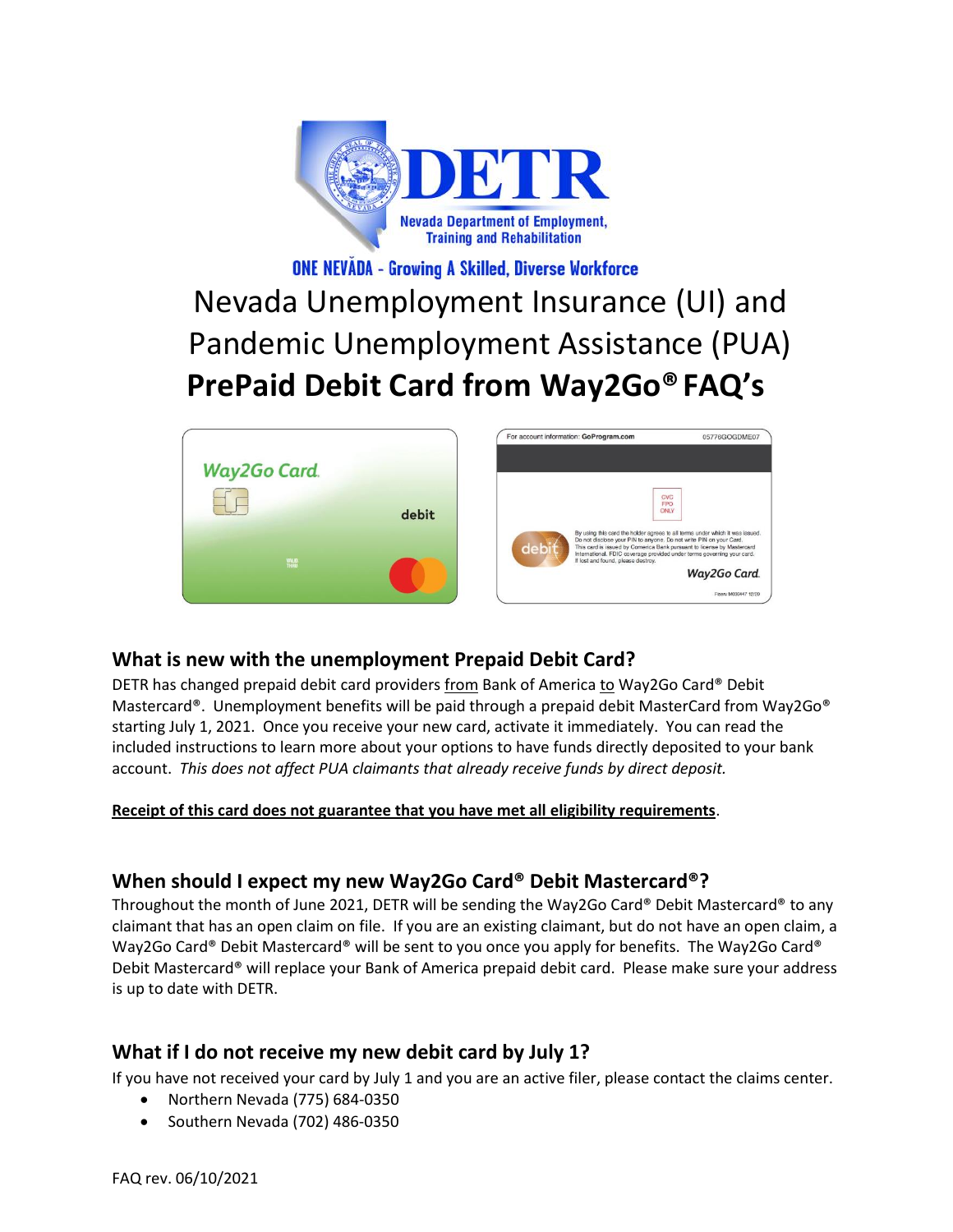• Rural Nevada & Out-of-State (888) 890-8211

# **When will I receive funds on my Way2Go Card® Debit Mastercard® if I have a new claim or I am still waiting for approval?**

Receipt of your debit card does not necessarily indicate that you have funds available. Your benefits will be deposited to the card when you file your UI claim and meet the eligibility requirements for unemployment. Benefits will be deposited to your new Way2Go Card® Debit Mastercard® after July 1, 2021 if otherwise eligible.

**Timeline** for receiving funds for new filers:

- Successfully file UI claim (week 1)
- File your weekly claim (week 2)
- Benefits deposited to your debit card (week 2, if immediately eligible**\*\***)
- Continue filing weekly claims
- Each week your deposit will post to the card within 48 hours

### **\*\*A hold on your claim due to eligibility issues will delay payment to your card**

### **What should I do when I receive the Way2Go Card® Debit Mastercard®?**

Activate your debit card as soon as you receive it, even if your eligibility is still pending. Failure to activate your card may cause delay in future benefits. The debit card will come with instructions on how to set up direct deposit from the card to your bank account. Make sure to keep the card until the expiration date in case you need benefits in the future.

# **What if my Bank of America Card still has a balance right now?**

Funds from your Bank of America card cannot be transferred to your Way2Go Card®. Any remaining funds on your Bank of America debit card may be spent as you normally would or can be transferred to your bank or credit union account until October 1, 2021. You may check your balance by visiting <http://www.bankofamerica.com/nevadauidebitcard> and logging on to your account. To transfer funds to your existing checking or savings account, select the "Transfer Funds" option within the site. Your Bank of America card remains subject to the terms of the Bank of America Cardholder Agreement and Bank of America may close your account any time after June 30, 2021 once your balance reaches zero. You can contact Bank of America for assistance with any of theses issues at 1-888-399-8569.

# **What if my Bank of America Card still has a balance after October 1, 2021?**

If your Bank of America debit card has an available balance after October 1, 2021, you will need to contact Bank of America to retrieve those funds at 1-888-339-8569.

# **What if my Bank of America card is lost or stolen or expires before October 1, 2021?**

Bank of America will continue to replace any card only up to August 31, 2021. After September 1, 2021, you will need to contact Bank of America directly to obtain any funds on that card at 1-888-339-8569.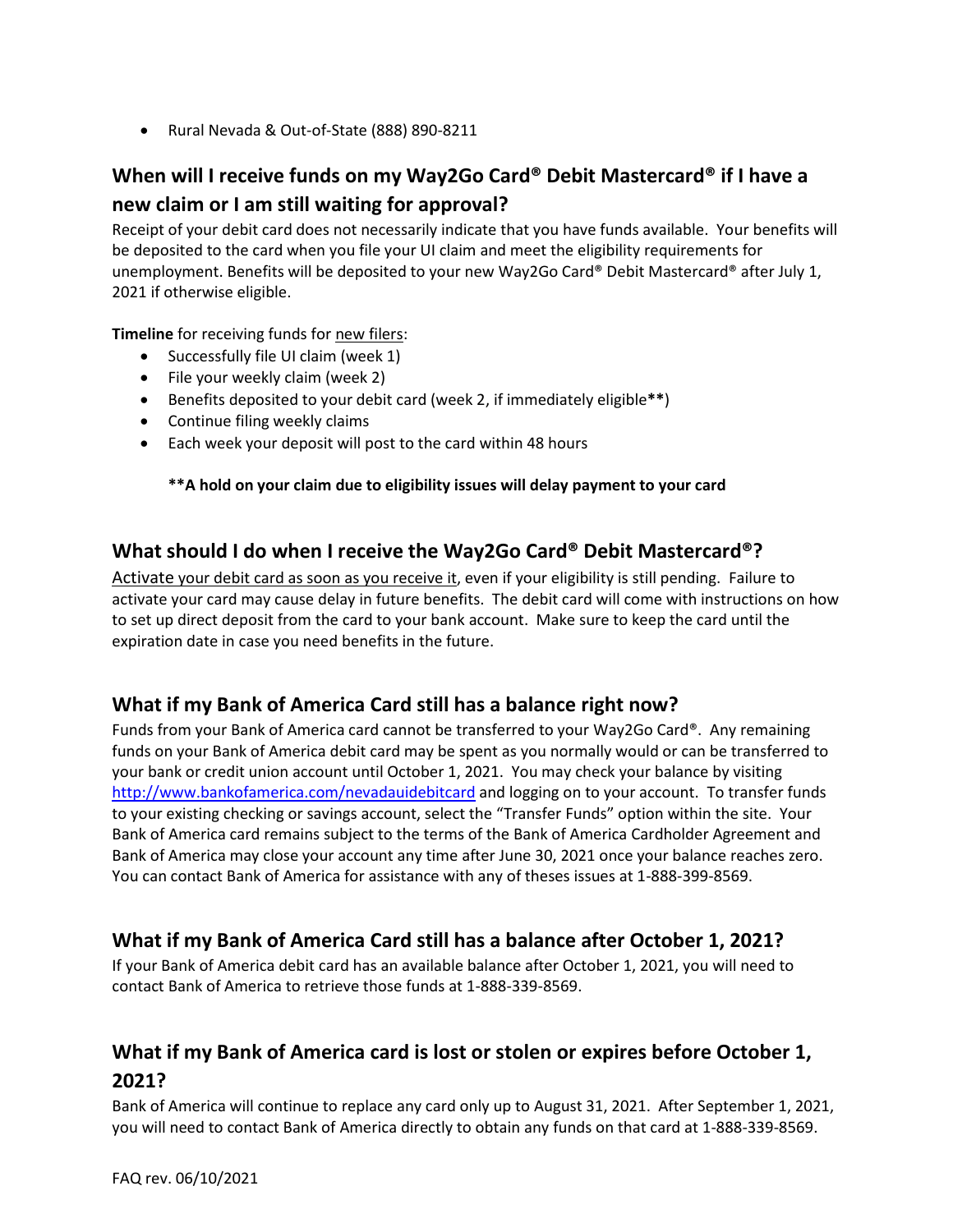### **What if the address on file is wrong or needs to be changed?**

You must update your address online with DETR or contact the claims center. Do not contact the debit card directly as they will not be able to update your address. After 3 business days of updating your address with DETR, you will then contact the Way2Go Card® customer service at 1-844-542-1115 and request a new debit card. It may take up 7 to 10 days to receive your new card.

### **When should I contact Way2Go Card®?**

Way2Go Card® call centers can only assist in matters relating to the debit card itself. Way2Go Card® cannot answer any unemployment questions relating to the release of your funds. **Only contact**  Way2Go Card® **to report a lost or stolen card or if you need assistance in resetting your debit card PIN.**  You can contact the customer service at 1-844-542-1115 or visi[t www.GoProgram.com.](http://www.goprogram.com/)

### **What I if I receive a debit card but I did not file a claim?**

[Click here](https://detr.nv.gov/Page/Unemployment_Fraud) and select Report Fraud to DETR. Follow the instructions on how to properly report the potential fraud. If you do not have a claim on file, and you suspect fraud, you may destroy the debit card after reporting the potential fraud to DETR.

⬧ **For additional information on Nevada's UI debit card, please click [here.](https://detr.nv.gov/page/Unemployment_Debit_Card)** ⬧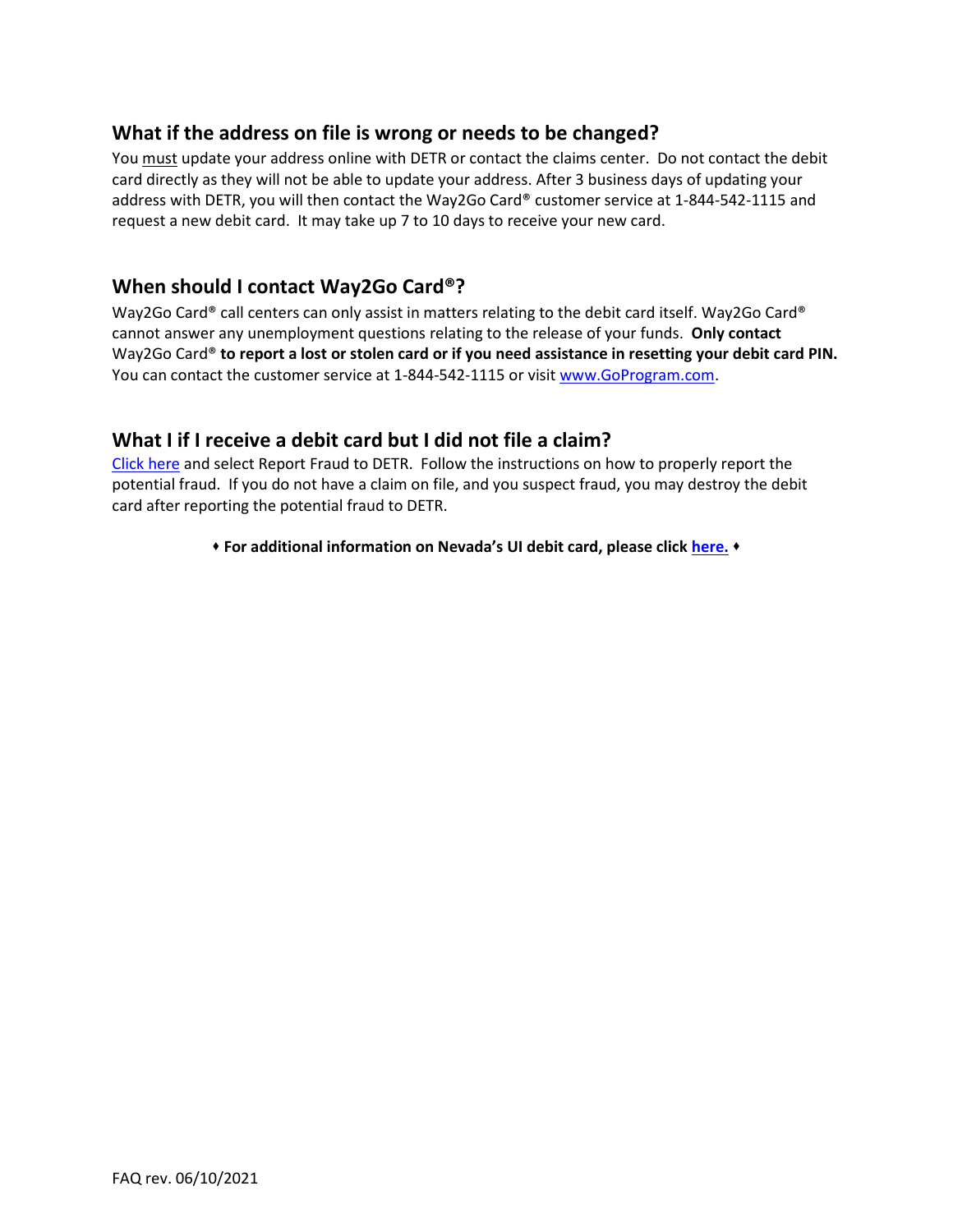# Frequently Asked Questions for the Way2Go Card

#### **WHERE DO I FIND INFORMATION ABOUT THE Way2Go**™ **CARD?**

• After logging into the Way2Go™ Web site https://www.goprogram.com, select the Program Documents menu option. Program Documents will contain information pertaining to fees that may be applied for services related to your card.

#### **HOW DO I MAKE A PURCHASE?**

 Simply present your card when paying. The money is automatically deducted from your account. You may also ask for cash back with your purchase at many merchant locations.

#### **HOW DO I GET CASH AT AN ATM OR BANK?**

- When using your card at an ATM, insert your card and enter your PIN. Press either the checking or savings button, select Cash Withdrawal, and enter the amount of cash needed. Don't forget to take your receipt.
- When using your card at the bank teller window, present your card and tell the cashier the amount of cash you wish to receive. You may be asked to sign a receipt.
- Be sure to check your card information under Program Documents to determine how many free cash withdrawals you are permitted.

#### **CAN I CHECK MY BALANCE AT AN ATM?**

 Yes, you may check your balance at an ATM. You will receive a printed receipt of your current balance. Be sure to review the Program Documents for your card to see if a fee is charged for this service.

#### **ARE THERE SURCHARGE FEES ASSOCIATED WITH ATMS?**

 Yes, some bank ATMs will apply a surcharge fee to use their ATM. You can avoid this fee by checking the Program Documents to determine which ATMs are free with your card. Always be sure to read the ATM messages carefully; you may cancel the transaction if you wish to avoid the fee.

#### **HOW CAN I AVOID FEES?**

 You can avoid fees by asking for cash back with your purchases. Use your free cash withdrawals at participating ATMs or teller windows and avoid ATMs not participating in the program.

#### **ARE THERE FEES FOR USING THE CARD?**

 There are no monthly fees for managing your funds. But, fees may apply to many services including ATM cash withdrawals or card replacements. Be sure to read the information posted under Program Documents to understand the details of your card.

#### **ARE THERE FEES FOR CALLING CUSTOMER SERVICE?**

Yes, there are fees for calling customer service. Be sure to read the Program Documents.

#### **HOW CAN I CHECK MY CURRENT BALANCE?**

To avoid any fees, you may check your account balance online by visiting https://www.goprogram.com. You may also check your account balance by calling customer service 24 hours and day, 7 days a week.

#### **HOW CAN I GET A REPLACEMENT CARD IF MY CARD IS DAMAGED OR STOLEN?**

 Call customer service to status your current card in order to prevent unauthorized use. Customer service will then issue a replacement card that will arrive in 7 to 10 business days.

#### **CAN I GET A REPLACEMENT CARD SOONER THAN 7 TO 10 BUSINESS DAYS?**

 Yes, for a fee a new card can be expedited to you. An expedited card can only be sent to a physical address and someone over the age of 18 must be able to sign for the card. Please check the Program Documents to see the amount of the expedited fee.

#### **WHEN WILL MY DEBIT CARD BE AVAILABLE FOR USE?**

 Your card is ready for use after activating it through the autom ated voice response system and once a deposit has been applied to your card.

#### **CAN I ADD ADDITIONAL FUNDS TO MY DEBIT CARD?**

No. Only an authorized client for your card can issue funds. Additional funds cannot be added to the account.